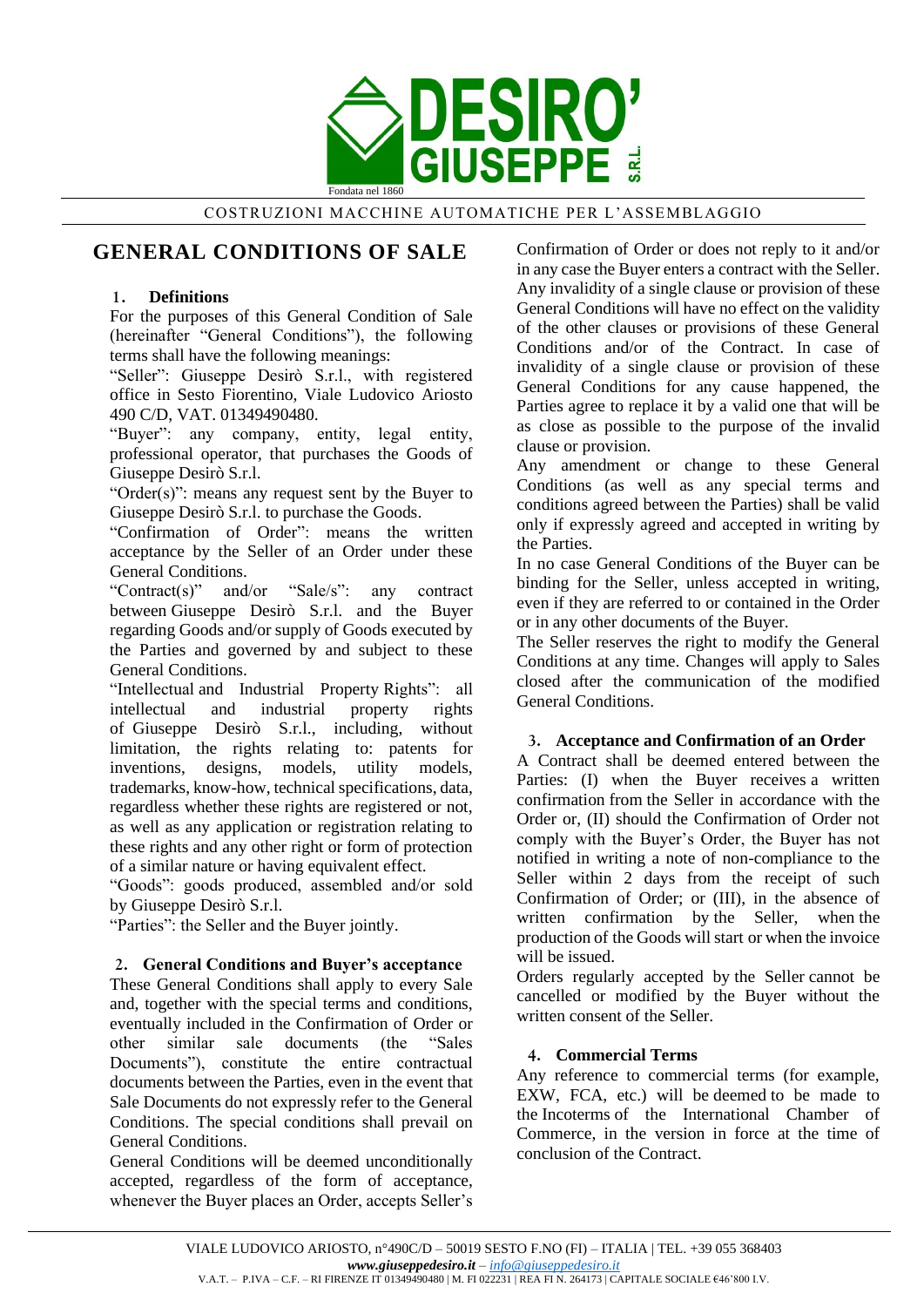

Unless otherwise agreed in writing between the Parties, EXW conditions shall be applied to every Sale.

The risk of loss of the Goods shall pass to the Buyer at the first moment the Goods are made available at the designed location. In the event that the Buyer, or its carrier, does not collect the Goods at the agreed date of delivery, the Seller shall arrange for storage of the Goods at risk and expense of the Buyer.

The right of disposal of the Goods shall not be transferred to the Buyer until the fulfilment of every and all its obligations.

### **5. Delivery Terms**

The delivery shall be executed within the terms indicated in the Confirmation of Order.

Terms of execution are not binding and the Seller reserves the right to make partial deliveries. In any case, the delay not exceeding 15 days or, even if exceeding such period, due to the reasons set hereunder, does not imply any right of the Buyer to ask for compensation of damage or to terminate the Contract (except in case provided in article 9.).

The Seller will not be held liable for delay or nondelivery due to circumstances beyond its control, such as: a) inadequate technical data or inaccuracies or delays of the Buyer in the transmission to the Seller of information or data necessary for the execution and/or delivery of the order; b) request for changes by the Buyer. If the Buyer is authorised to request changes on the Goods, the terms of delivery will automatically start from the acceptance of said changes by the Seller; c) difficulty/delay in obtaining supplies of raw materials; d) force majeure.

Where not already specified in the Sales Documents, the Buyer is obliged to notify the Seller the date and instructions about delivery/pick-up of the Goods with an advance notice of at least ten (10) working days.

# **6. Price and Payment**

All prices quoted by the Seller are EXW (Incoterms 2020), unless otherwise agreed in writing in advance. The Buyer shall pay Seller's invoice according to the terms of payment stated in the Confirmation of Order or in the invoice. The Buyer is never entitled to suspend any payment, make deductions, exercise right of retention or counterclaim.

If the Buyer fails to pay the invoice on due time, the Seller shall be entitled to ask for late payment interest from the day the payment was due. The interest rate shall be the one set by the Ministry of Economy.

Failure to pay within the set time limit gives to the Seller the right to suspend the delivery of the Goods and terminate every other different Contract.

The Seller can suspend or cancel at any time the production and delivery of the Goods or ask for guarantee of payment if, after the conclusion of the Contract, circumstances clearly suggest that the Buyer will not perform its obligations, such as in case of: changes of Buyer's control; the filing of bankruptcy or pre-bankruptcy proceedings against the Buyer; the liquidation of the Buyer, etc.

### **7. Goods inspection**

The Buyer shall inspect the Goods at the moment they are made available by the Seller for the Buyer and shall verify the conditions of the packaging, type, quantity, the exterior characteristics of the Goods to identify any apparent defect or discrepancy related to the Goods, under penalty of forfeiture, before accepting them.

Any discrepancy of the Goods to the packaging, type, quantity, exterior characteristics indicated in the Order must be notified to the Seller within eight days from the date Goods have been made available.

Hidden defects must be notified to the Seller within eight days from discovery.

The notifications must be presented in writing by the Buyer, within the prescribed terms, and must be detailed in order to allow an immediate verification by the Seller. If the notification is not made within the term set above, the Buyer waives any claim about Goods.

#### **8. Warranty**

The Seller warrants the qualitative correspondence of the Goods with the requirements indicated in the product specification. Any information or data contained in documents other than the product specification does not constitute a statement of warranty or promise of quality.

The warranty period is one year since the date the risk related to the Goods passed to the Buyer. The Seller's liability for defects is limited to defects that the Buyer can prove existing at the date the risk related to the Goods passed from the Seller.

In no case the warranty of the Seller can include quick-wearing parts as well as: materials supplied to the Seller by the Buyer, malfunction or default due to the installation on the Goods of equipment, drivers, etc. other than ones supplied by the Seller and/or however, due to integration/assembly of these Goods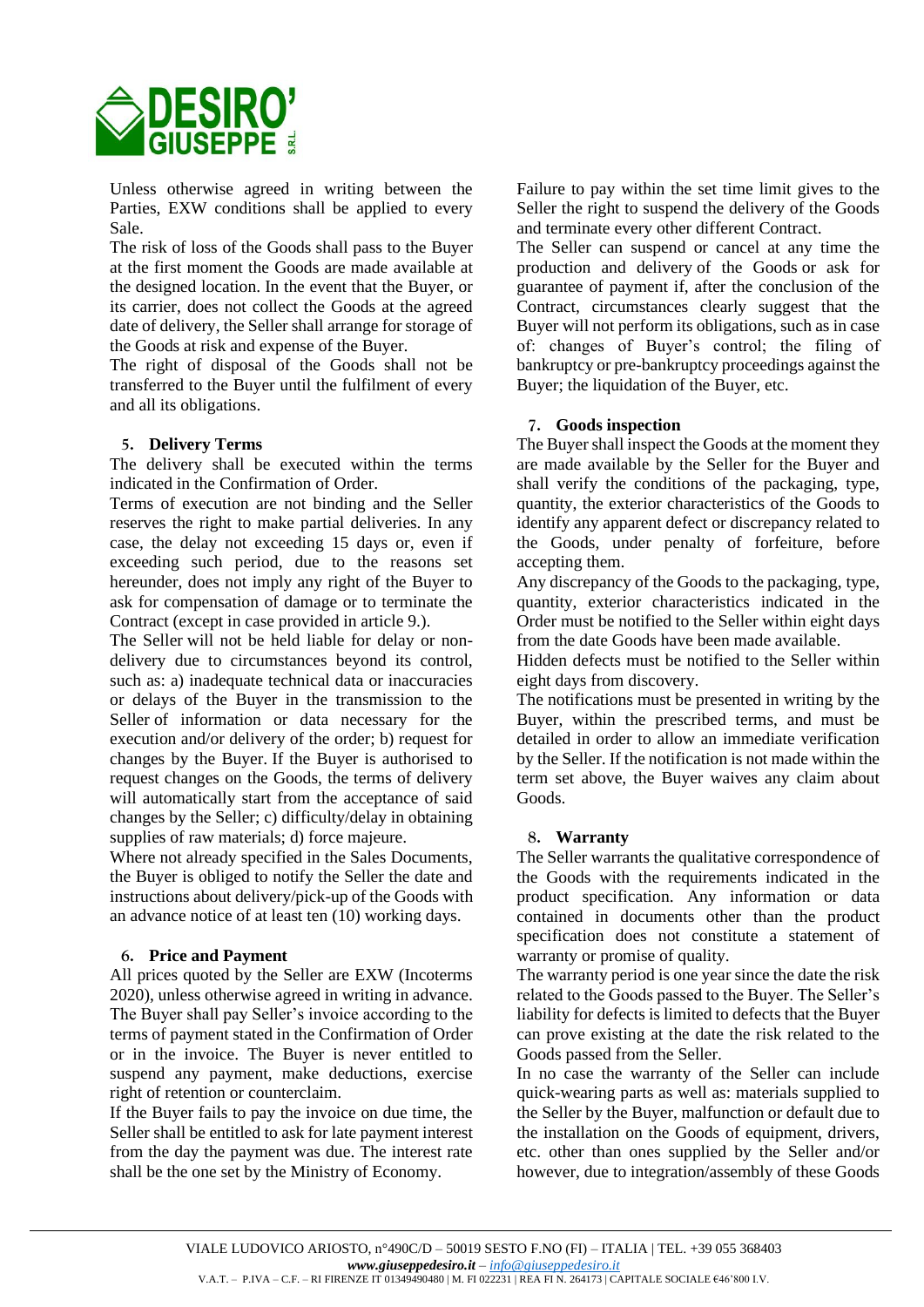

with other equipment, components and/or goods, included software.

The warranty excludes also defects arising from unauthorized use, faulty handling, incorrect operations or the use of unsuitable materials and or seat of use and/or installation, inappropriate assistance or maintenance, faulty installation or alterations by the Buyer, Buyer's designee, or third parties, or of any other alteration introduced by the Buyer, Buyer's designee or third parties. Furthermore, the warranty shall not apply in cases where the Goods were not stored according to the instructions provided by the Seller.

If the abovementioned conditions are all fulfilled and notification of defects is received within the duly set time limit, the Seller shall, at its own choice, either repair or replace the Goods that the Seller verifies to be defective.

After notification of defects, the Buyer shall immediately send Goods, asserted to be defective - at its costs and expenses, unless otherwise agreed - to the Seller's plant or to any other place that the Seller will indicate to allow the Seller to carry out the necessary tests.

If the results of verification carried out by the Seller show that the Goods originally delivered are not defective, the Seller shall charge the Buyer and the Buyer shall pay the price for the Goods sent in replacement as well as for any other charges and costs incurred.

In no case, the Buyer can claim rights against the Seller if the price of the Goods has not been paid according to the terms and conditions agreed, even if the non-payment of the price refers to Goods other than those the notification of defects relates to.

If replacement or repair of defective Goods/parts of Goods is not possible, the Buyer is entitled to ask for compensation for damages that cannot exceed the amount of the value of the defective Goods or parts thereof. In any case, the Seller will not be liable for indirect or consequential damages of any kind.

The Buyer undertakes to hold the Seller harmless against any claim, damage, harm, cost or expense (including, without limitation, legal costs) that may arise from requests or claims filed by third parties using/buying Goods sold to the Buyer.

Regarding the claims for which the law does not allow the exclusion of Seller's liability, said liability shall be limited to an amount equal to the price paid by the Buyer.

# **9. Force Majeure**

Without prejudice of previous provisions, the Seller is not liable or responsible for breach or delay in fulfilling the contract obligations due to Acts of God or causes not attributable to it, e.g.: fire, flooding, earthquakes, or others forces of nature, acts of war, Authorities' actions and acts that hinder importation and exportation, suspension of work of Seller's or third parties' personnel, breakdown of machinery, interruptions in the supply of electricity, fuels or, any other case that hinders or limits the normal performance of production and/or transportation. The Seller shall promptly inform the Buyer. The Seller has the right to reduce the quantity of Goods sold and/or to postpone the terms to perform the contractual obligations for the entire period force majeure circumstances last. Should the duration of the abovementioned circumstances exceed three (3) months, the Buyer may terminate the Contract, with no right to ask compensation for damage, penalty and/or reimbursement of any kind to the Seller.

**10. Intellectual and Industrial Property Rights** 

GIUSEPPE DESIRÒ S.R.L. is the sole owner of any Intellectual and Industrial Property Rights related to the Goods. The Buyer undertakes not to perform any act that could infringe GIUSEPPE DESIRÒ S.R.L.'s Intellectual and Industrial Property Rights, included reverse engineering actions.

The sale of Goods does not imply any transfer or license of the Seller's know-how, industrial or intellectual property rights to the Buyer, that acknowledges they are Seller's exclusive property. In case the Goods are marked, trademarks cannot be removed and the only allowed use of trademarks is for distinguishing Goods. The Seller undertakes not to modify, alter, remove, cancel, cover the trademarks or other distinctive signs of GIUSEPPE DESIRÒ S.R.L. nor to add other trademarks or distinctive signs to the Goods.

# **11. Confidentiality**

The Buyer undertakes: (i) to treat with the utmost confidentiality all the information, e.g. technical and commercial data, designs, know-how, technical and commercial documentation, manuals or other documents or data transmitted by the Seller or that the Buyer may know in connection with the execution of a Contract, even if such information is not marked or identified as secret or confidential (hereinafter the "Confidential Information"); (ii) not to, wholly or partially, disclose to or inform third parties of the